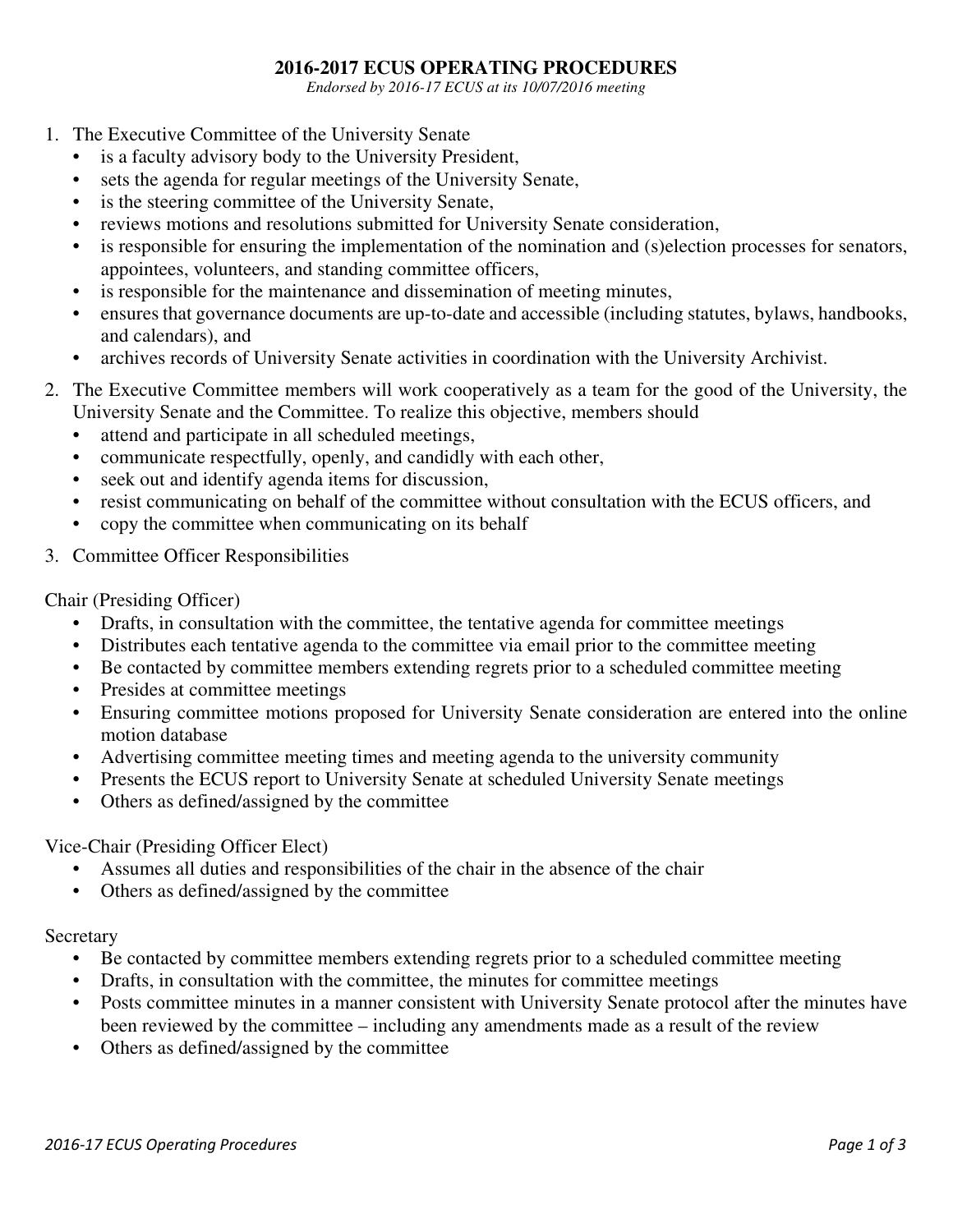- 4. Communication
	- Communicate via the ECUS email list with the 72-hour rule a member of the Executive Committee has 72 hours to respond to an issue/proposal to confirm receipt and communicate approval or share constructive suggestions
	- Notify the committee chair (chavonda.mills@gcsu.edu) and secretary (craig.turner@gcsu.edu) to extend regrets prior to scheduled committee meetings.
- 5. Duration of Meetings
	- Committee meetings shall be no more than seventy-five (75) minutes in duration unless otherwise agreed to by a motion to extend the meeting duration
- 6. Agenda
	- A tentative agenda for the next meeting of ECUS is drafted by the ECUS Chair and is informed by consultation with the entire committee just before adjournment of the previous meeting whenever possible.
	- Agenda items will be prioritized by time-sensitivity and not necessarily reflect their relative importance.
	- The tentative agenda is distributed to the committee members, and standing committee chairs when appropriate, by the ECUS Chair as early in the week of a meeting as possible and is finalized in consultation with the other members of ECUS.
	- Drafts of supporting documentation for agenda items are provided to the committee members, and standing committee chairs when appropriate, prior to the meeting whenever possible to encourage and facilitate review prior to the meeting. Unless requested of the ECUS Chair or in the case where the document has not been previously distributed, members will bring their own copies of materials (agenda and supporting docs) to the meeting.
- 7. Deliberation and Parliamentary Authority
	- Deliberation is informal until there is a motion for committee consideration in which case Robert's Rules apply.
	- The rules contained in the current edition of Robert's Rules of Order Newly Revised shall govern the Executive Committee in all cases to which they are applicable and in which they are not inconsistent with the University Senate Bylaws, these operating procedures and any special rules of order the University Senate or Executive Committee may adopt.
- 8. Quorum & Voting
	- A majority of the Executive Committee membership shall constitute a quorum. (Article V, Section 1.B)
	- Each of the ECUS members listed in the University Senate bylaws is a voting member of the committee.
	- Unless otherwise determined by the committee in advance of the vote, a majority vote is necessary for committee approval.
	- In all committee votes, the voting threshold is applied to the number of voting members present at the time of the vote assuming the presence of quorum
- 9. Minutes
	- ECUS members review the initial draft of the minutes of the University Senate meetings prior to distribution to the University Senate.
	- The ECUS secretary shall prepare a draft of the minutes of each committee meeting and may request guidance from the committee during a meeting to inform the preparation of this draft. This draft of the minutes is circulated to the committee for review prior to posting.
	- If suggested revisions are offered, the revised minutes are again distributed to the committee for review.
	- The minutes are posted as soon as possible after the review process concludes.
	- Except for the minutes of the final meeting of the academic year, the approval of the previous meeting minutes is an item on the agenda of each ECUS meeting.